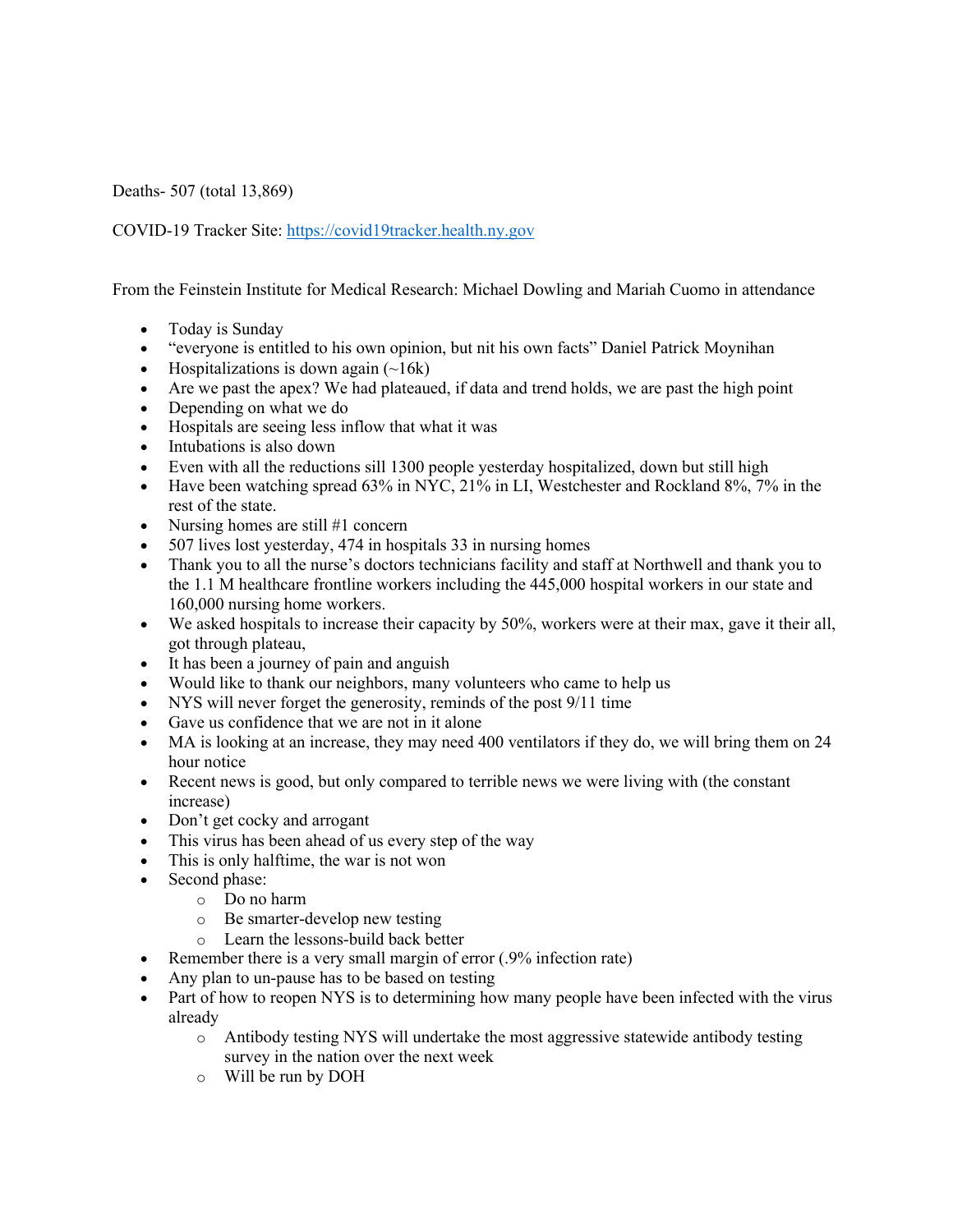- $\circ$  For diagnostic testing, we will continue to work with the White House to assist with the supply chain and coordinate private labs, Northwell leading this
- Federal government is talking about passing another piece of legislation to help small businesses, state and local governments need help
	- o States are in charge of opening, need resources
	- o If we don't get federal assistance there will be drastic cuts, could be 50% in education cuts, also cuts to hospitals
	- o All Governors agree and ask for \$500B
- Also, must remember do not harm
	- o Many school districts want to reopen
	- o Local officials want to make reopening decisions
	- o Understand the pressure, understand the political pressure
- Working with regional partners to coordinate, weather is getting warmer, cabin fever is getting worse
- Have to stay smart and coordinated
	- o NY State parks OPEN
	- o NY Beaches CLOSED
	- o NY Marinas OPEN
	- o NJ state parks CLOSED
	- o NJ Beaches OPEN/CLOSED
	- o NJ Marinas OPEN
	- o CT State parks OPEN
	- o CT Beaches OPEN
	- o CT Marinas OPEN
- Government matters today in a way it hasn't in decades. Must be smart and coordinated and give the people their best government
- Now is not the time for mixed messages
- States emergency powers govern, so blame me, it's true and right
- Build back better
	- o In the meantime, we will reopen and rebuild not what was but better and smarter
		- **•** Better healthcare
		- Better transportation/telecommuting
		- Smarter telemedicine
		- § Smarter tech in education
		- More social equity
		- § More cohesive in out spirit of community
- Thank you to the NYers to all you have done, especially to healthcare workers and all essential workers
- Still more to do, NY Tough
- Daughter with me, just came home was quarantined, all three daughters are now with me, give great sense of comfort, but for this I would never have had my daughters with me, get a beautiful silver lining, celebrate family and bring back traditions
- Think of the essential workers who had to work in the middle of this who frankly would have much rather stayed home, higher rate of infection in communities of color because they were the essential workers, got sicker and died more than anyone else
- We are all going through a tough time but there is a lot of courage

Q&A:

Asked why tracker is not up to date?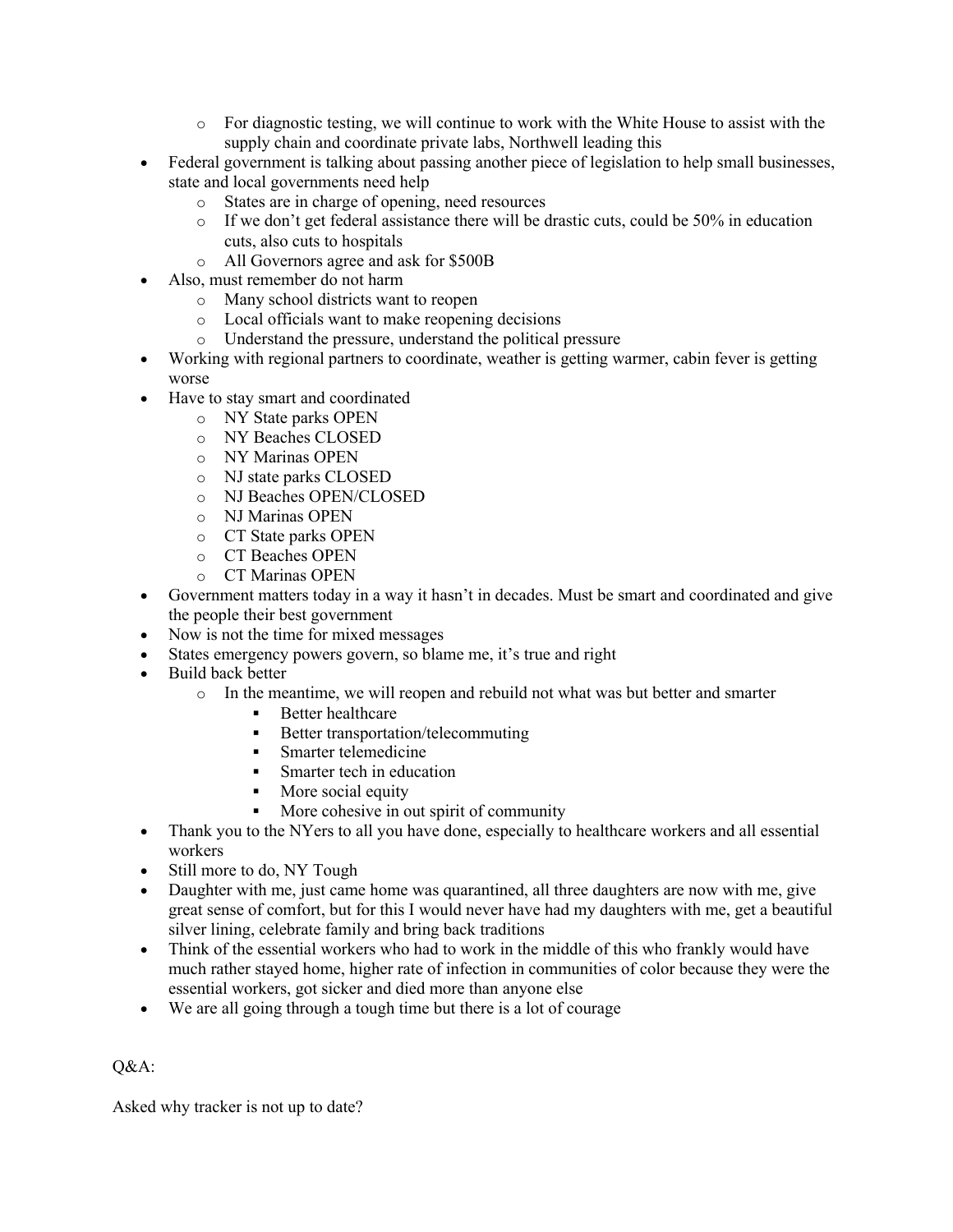## • Will check

Asked about status of FDA request

- Approves antibody test, will roll out to do largest state survey that has been done
- Will have first real statistical number
- How to you do both antibody and diagnostic testing at a large scale
- Very complicated, many different labs
- States can do the tests but manufactures can't find re-agents, state can't do an international supply chain, also same manufactures are selling to other states
- It is hard and complex

What is at stake with getting this wrong? You have president tweeting to liberate states and protests?

- Anyone can say anything, god bless America
- Some say it is a hoax
- 600 people died two days ago, that is a fact
- 1600 people in hospitals that test positive
- You can't say it is a hoax, it is a fact
- People are anxious, see numbers coming down, exhale a little bit
- No one knew for sure if we could stop the spread, if we did everything we could and it continued to spread that would have been very frightening
- We can control the beast but the beast is still alive, can rise up again, only temporary reduction
- What you do today, effects who walks into a hospital 3 days from now
- Get people want to get back to work
- Need to start to bring people out, social distance, do it intelligently while watching infection and hospitalization rate starts to go up, you could go right back to where you wee
- If we went through all of this just to go right back that would be the worst outcome

Asked about testing (Michael Dowling):

- Antibody testing vs diagnostic testing
- Will get up to doing 10k antibody tests a day, hoping to get to 20k
- Working with all the other hospital systems
- Lab people getting together daily
- Expanding capacity
- Have to have one side to do testing other side building to scale
- Cuomo-we have accomplished more than anyone believed we can do
- Projections were 2 M hospitalized in this country (only have 1M beds in the country)
- That is what top experts were predicting
- This has been a triumph, heroic efforts changed this curve

Weddings, clerks only being able to marry people? Efforts to alleviate bodies into nursing homes? Faith in President?

- Actions about marriages have caused me the most grief
- Authorized marriages only by licensed legal official, all online, license online
- What feds did working with states was phenomenal, has to double hospital capacity, army corps built beds at Javits, close to 1000 people have gone through Javits, extraordinary efforts and acts
- Feds were a great partner, local Gov's and hospitals were fantastic
- Now going to phase two, testing is big challenge, can do better working together than working apart
- Feds are involved in testing, have faith that we will
- Gov signed EO to allow funeral directors from out of state and retired to get licensed
- Governor will sign new EO to allow more than clerks to do weddings (anyone licensed)

President tweeted, gov's must step up to get job done, have you talk to president